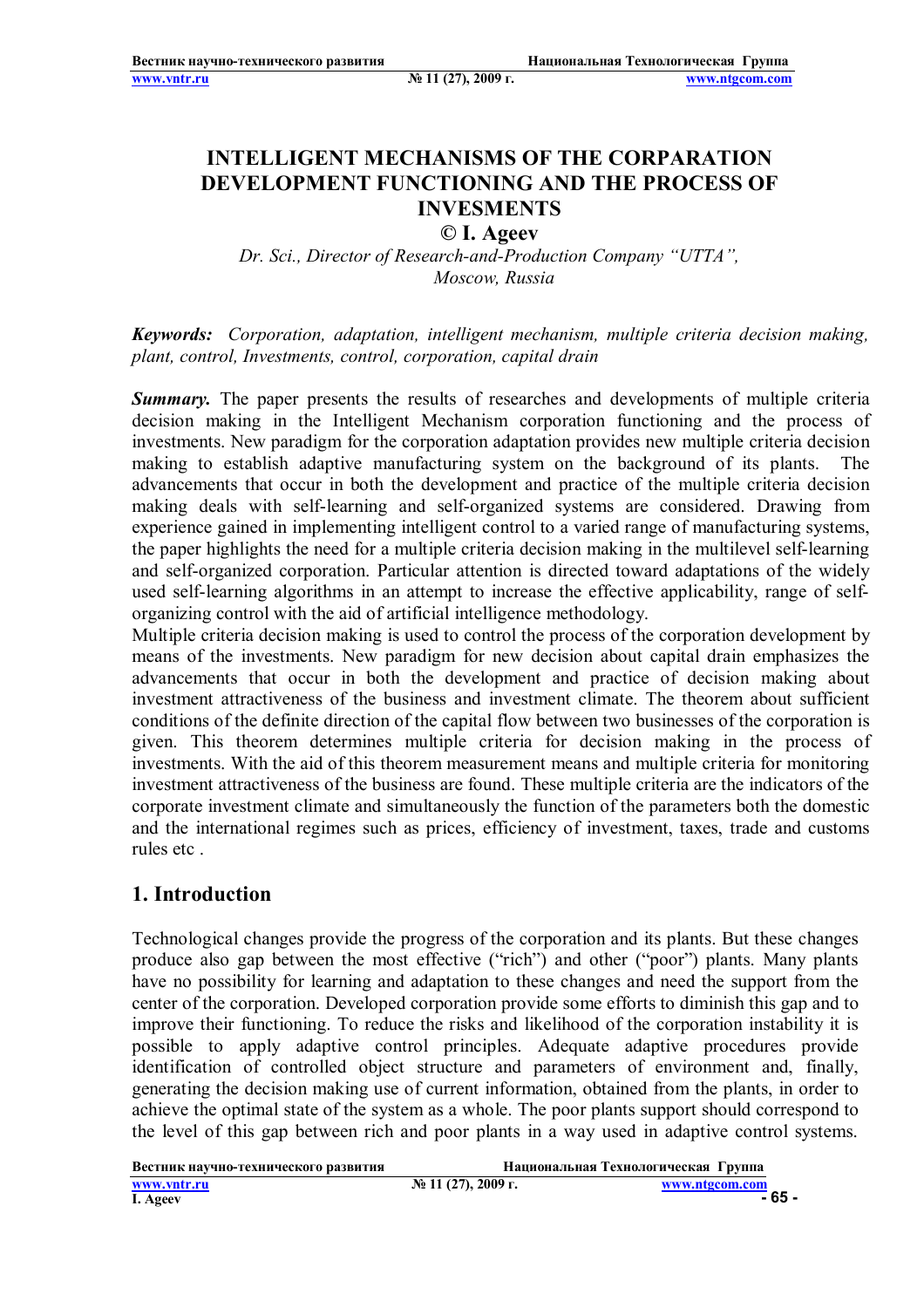From the other side, systemic investigation of the problems dealing with the design of the adaptive systems to control corporations, including as the main component analysis and the account of the human factor effect. It should be understood as an activity manifestation of the staff or collectives of the plants (elements of control systems) is caused by the availability of their own aims, not necessary coinciding with the goal of the system in its entirely [1]. Such elements may utilize available information channels connected with the control center in order to improve the current or future state. From the other side, "active" staff deals with the process of this support may predict the results of the adaptive control procedures and to use that knowledge to reach their own aims. In fact, in many cases support given to poor plants had no effect because of the failure of the mechanism used (corruption, distortion of information etc.). For example, one of the important feature of such failure is the activity of the plant bureaucracy used their possibilities to manipulate supporting resources. Progressive adaptive mechanisms for the plants functioning are intended for eliminate this activity.

## **2. Corporation, plants and technological changes**

The technological changes are created by high technologies (high-tech). Advanced technology produces both positive and negative effects of plant functioning. First of all, the technically advanced systems that are in existence, as well as those being built, can be used effectively to help staff to realize the benefits that are possible with the present-day high technology. From the other side, potential of high-tech often is accumulated in a major leading plants. They supply high-tech all over the world. To provide new high-tech it is necessary to realize R&D, know-how etc. That needs appropriate intellectual and financial resources. The prices of high-tech goods and services are mainly not competitive prices because of the monopoly on the results of R&D and know-how. From the other side, price of traditional goods, provided by developing plants, are under strong competitions. For this reason investigations and investments in high-tech are in most of cases preferable. Financial and intellectual resources drain from developing to leading plants. The result of the capital and brain drain is the lack of financial and intellectual potentials in developing plants. It becomes more and more difficult to provide R&D, know-how and new high-tech. Therefore technological development produce economical rupture between leading and developing plants. That provides likelihood of plant crisis, and as a consequence tensions between different plants. This provides obstacles to the realization of a more stable set of relations.

## **3. Adaptive Mechanism of the of the Corporation Functioning**

System researches of organizational systems control sciences include an analysis and taking into consideration of a human factor effect should be understood as an activity of the people or collectives (elements of control system). It is caused by the availability of their own aims, not necessarily coinciding with the goal of the system in its entirety. Such elements may utilize available information channels connected to the center to improve a current or future state.

This approach is based on the analysis of the problem dealing with designing the adaptive mechanism of functioning (AMF) of the two-level organization included the Center on the upper level and the Agent as the farseeing active element on lower level. The role of Center is played by owner. The role of Agent is played by the management of the supported plant. The AMF

| Вестник научно-технического развития |                       | Национальная Технологическая Группа |
|--------------------------------------|-----------------------|-------------------------------------|
| www.vntr.ru<br>I. Ageev              | $N2$ 11 (27), 2009 г. | www.ntgcom.com<br>- 66 -            |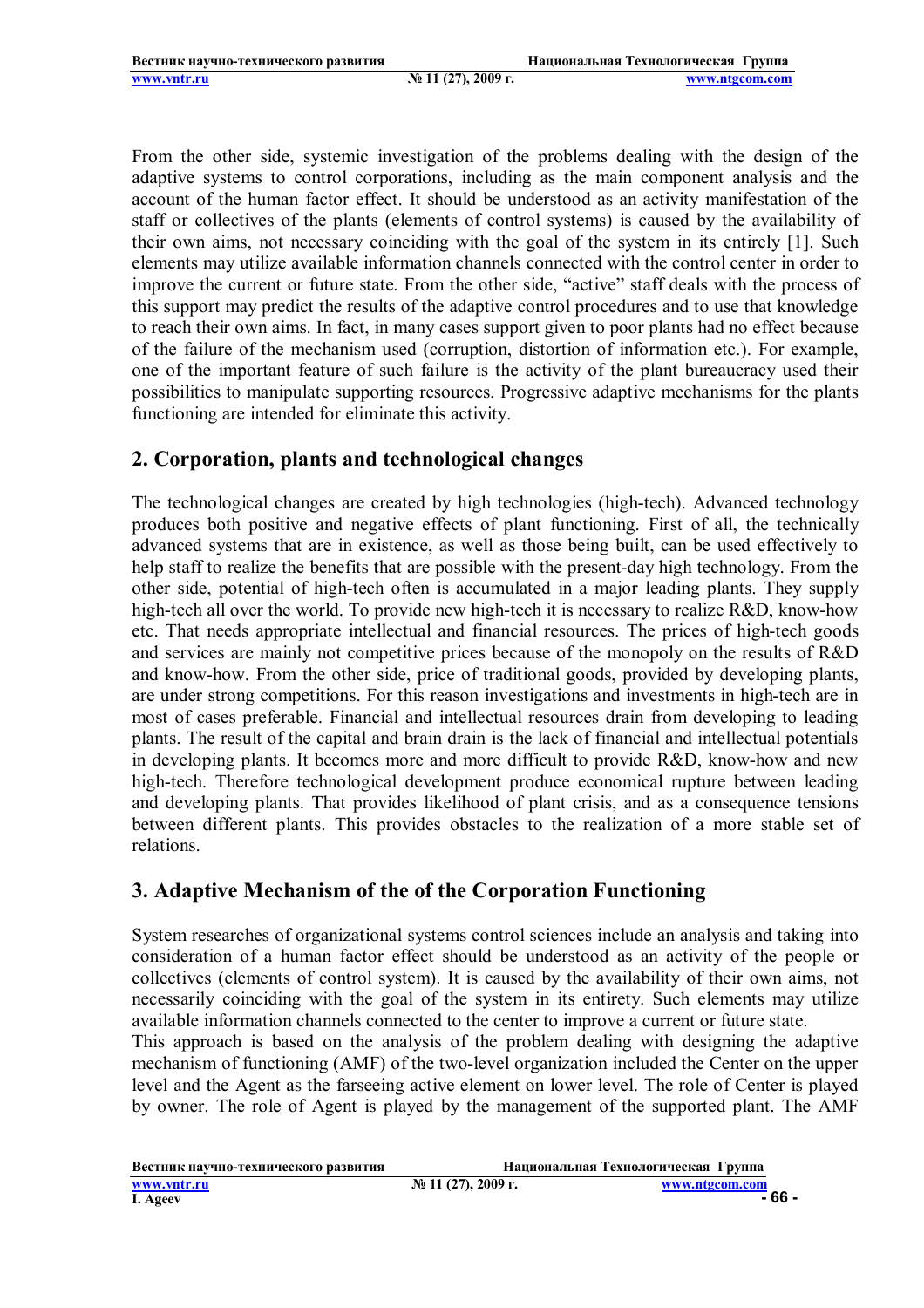includes both adaptive procedure **A** for parameter estimation and procedures of decision making: planning **P**, resource allocation **R** and stimulation **S** (see fig. 1).



Fig. 1. AMF structure. Here  $a_t$  – adaptive parameter,  $p_t$  – plan,  $r_t$  – resources,  $s_t$  – stimuli,  $\xi_t$  – noise,  $y_t$  – output,  $t$  – time period.

A method to avoid undesirable distortion of information consists of designing the so-called progressive AMF wherein the present value of the Agent long-term goal function corresponding to the solution of the game with the Center increase with the growth of the efficiency of the Agent functioning [2]. The designing of AMF caused the development of the approach based on the obtained problem solutions of progressive AMF synthesis. Burkov and Tsyganov [3] made detail consideration of two AMF main types. The first one is intended for maintaining the processes of the state forecasting, planning and control of the Agent. Under consideration are the adaptive procedures of time series forecasting and designing of regressive model. The second type i.e. rank AMF, is designed to provide information for learning of decision making (classification and pattern recognition). They are used mainly for adaptive estimation of the parameters of the decision making procedure, control and stimulation of the Agent. In some cases both expert adaptive mechanisms derived by Tsyganov [4] can be used.

## **4. Intelligent Mechanisms of the Corporation Functioning**

**Вестник научно-технического развития Национальная Технологическая Группа** In the previous item model of adaptive mechanisms for the corporation functioning had been discussed. Real plant regimes are much more comprehensive and need intelligent control systems. Drawing from experience gained in implementing intelligent control to a varied range of large scale systems, Burkov and Tsyganov [3] highlights the need for a multilevel self-learning and selforganized systems. Particular attention is directed toward adaptations of the widely used selflearning algorithms in an attempt to increase the effective applicability, range of self-organizing control with the aid of artificial intelligence methodology. On the other hand, as a rule the possibility to control of a plant in dynamics with no complete information, is based on intelligent information systems (IIS). They realizes model, identification of control objects structure and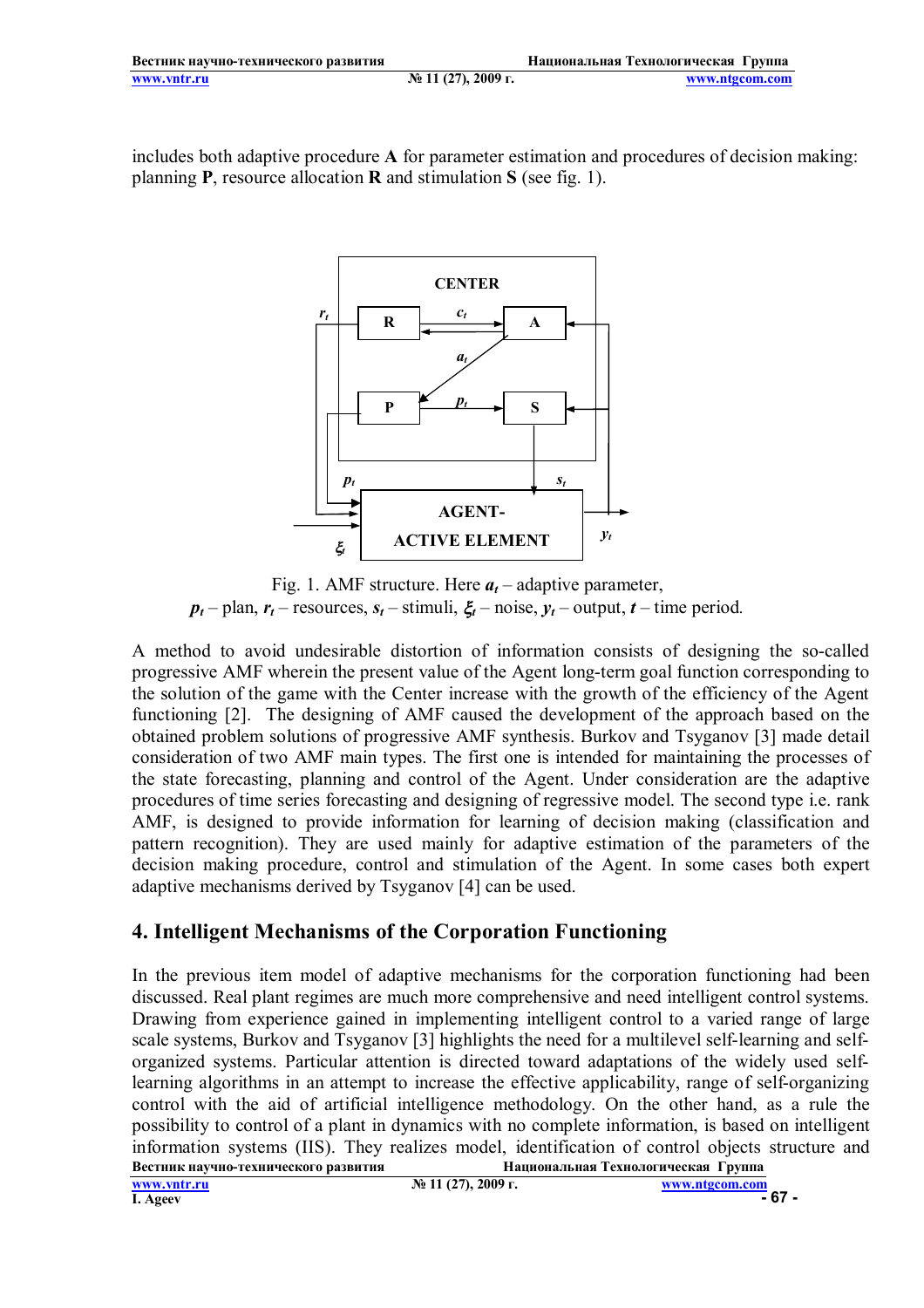outside parameters, predictions, rules of multiple criteria decision making, and forms the base of control actions on the basis of current information, received from the elements, to attain the systems aim on the whole. To avoid information distortion, passed by the elements to the center of the system, it is necessary to consider the problem of information system designing in a total problem of procedures synthesis such as planning, regulation and stimulation accepted in this control mechanism.

In recent years the newly appeared direction in the theory rapidly develops as well as the practice control for hierarchic organizations with a stochastic structure. It has been connected with the designing of the intelligent functioning mechanisms (IFM). The IFM includes IIS, and procedures of planning, regulating and stimulating. In the IFM information received in the process of element functioning is used by the center for multiple criteria decision making and achievement of the systems aim. These IFM ensure possibility to identify the internal structure of elements and their parameters as well as the utilization of internal elements resources in accordance with the center goal. Tsyganov and Shishkin [5] indicate that the main types of IFM are:

- Learning functioning mechanisms,
- Self-organizing mechanisms,
- Expert intelligent mechanisms.

Learning functioning mechanisms (LFM) provide the possibility of estimating the parameters of the organizational potential in its dynamics, supplying more information to plan the output indices at the account of learning processes. Self-organizing mechanisms should combine learning and planning for output plant indices (the way it is done in LFM) with the control of plant inputs, i.e. direct influence on the potential of an plant. In expert intelligent mechanisms (EIM) the knowledge base is the part of IIS. EIM combines learning with indistinct and qualitative commands from the center and control on these commands basis. To design such mechanisms it is necessary to create hierarchic computerized systems with such intelligent possibility as multi-level learning and multiple criteria decision making. The knowledge base consists of:

- main knowledge base includes well-known dependences, multiple criteria for decision making, any accurate data and the results of individual and collective expertise,

- system of knowledge acquisition functioning in an interactive mode with the decision makers who are responsible for a problem solution and answering the question: "what may actually happened, if…?".

With respect to EIM synthesis the idea of theoretical results consists in the fact that with the sufficiently flexible information usage to solve problems of planning, control and incentives the optimum will be reached. As a result – there appears the possibility of potential identifying on extra basis of received information and gradual slow output to the required level of development. The developed approach is directed to creation of EIM, including procedures of analysis and forecasting of plant potential with a high degree of approximation and procedure of decisionmaking. The approach suggested to the solution of the problem of adaptive control for the plant regimes implemented by Grishutkin and Tsyganov [5] to management of the intangible technologies.

Let us consider corporation included plant which provides microelectronic wares. Customers order small series or some examples of these wares. Let us describe intelligent mechanism of this corporation functioning on the market. Below we consider both a theoretical approach and practice of Experimental Corporation for Scientific Device Production to create flexible manufacturing systems to adapt to market conditions. Property of adaptively realized on the background of system integration, includes CAD/CAM and management systems. In this complex

| Вестник научно-технического развития |                        | Национальная Технологическая Группа |
|--------------------------------------|------------------------|-------------------------------------|
| www.yntr.ru<br>I. Ageev              | $N_2$ 11 (27), 2009 г. | www.ntgcom.com<br>- 68 -            |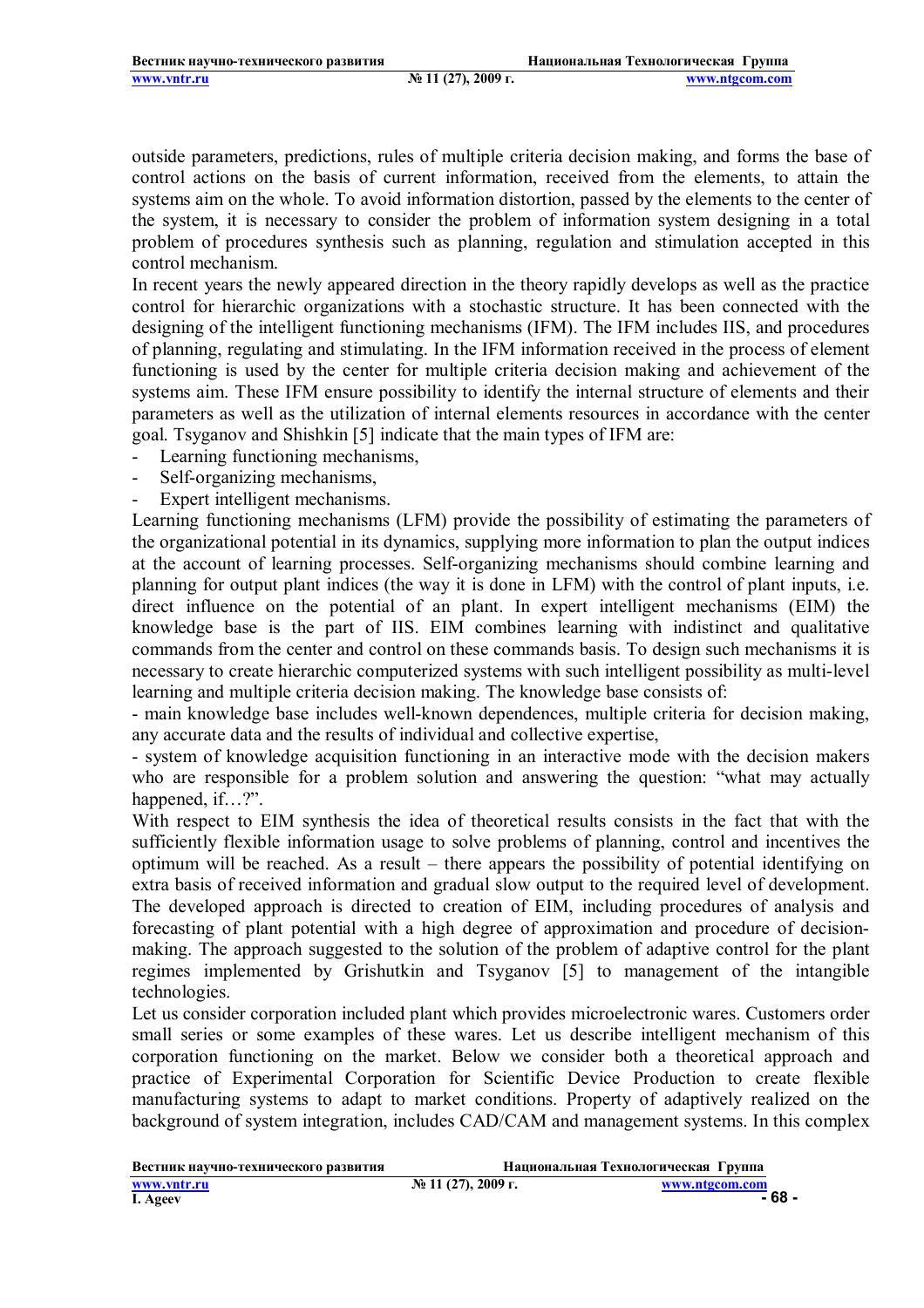intelligent functioning mechanism module principle is used. That means complex IFM consists of learning, self-organizing and expert intellectual mechanisms of functioning.

First of all consider the system of support multiple criteria decision making concerning taking order to provide some microelectronic wares. This system of the multiple criteria decision making includes two subsystems: economical efficiency estimation, and technical efficiency estimation. Both economical and technical efficiency estimations are based on results of preliminary computer applied design of concrete microelectronic ware. Technical efficiency estimation subsystem include multiple criteria decision making, i.e. aggregation of the technological estimation, R&D level, level of quality, manufacturing capacity, period of manufacturing, etc. Economical efficiency estimation subsystem although include multiple criteria decision making and is based both on direct costs calculations and the value of price offered by customer.

Necessary data are obtained from the customer order, special data base, includes prices on set of parts, needed to provide the product by this order, different manufacturing costs and expenses (such as work, fuel, raw materials) and special knowledge base including different norms. These data and knowledge are introduced into corresponding local learning functioning mechanism to produce local quantitative efficiency estimation, and modified norms will be used for local estimation in a future. They are calculated by appropriate learning procedure of knowledge acquisition. These outputs of local learning functioning mechanism are the same times the inputs of corresponding local expert intelligent mechanisms. Then outputs of EIM are both qualitative estimation (rank), and norms for ranking in a future, calculated by appropriate procedure of learning pattern recognition. This procedure is an important part of knowledge acquisition. Local ranks in different areas are joined by special multiple criteria decision making procedure used knowledge base that gives the complex rank of given order. Complex rank and local ranks and estimations create the background for acceptance or rejecting the order.

On the second stage, in case of acceptance the order, CAD of the microelectronic wares take place. It is realized on the background of local computer network. On the third stage, CAM takes place. There is a special intelligent mechanism to control direct costs. First of all, necessary data are obtained from the described data base, includes different manufacturing costs and expenses (such as work, fuel, raw materials) and special knowledge base including norms of this costs and expenses. These data and knowledge are introduced into corresponding local learning functioning mechanism to produce both local quantitative estimation of costs and expenses, and modified norms, will be used for local estimation in a future. These norms are calculated step by step, by appropriate learning procedure of knowledge acquisition. These outputs are the same times the inputs of corresponding local expert intelligent mechanism. Then outputs of EIM are qualitative estimation (rank) of costs and expenses, and also modified norms for ranking in a future, calculated by appropriate procedure of learning pattern recognition.

Local ranks in real time are processing by special multiple criteria decision making procedure used knowledge base that gives the complex rank of manufacturing costs and expenses. Complex rank and local ranks and estimations create the background for intelligent information systems, monitoring and controlling of manufacturing costs and expenses.

## **5. Multiple Criteria Decision Making about Investments**

The technological changes are created as by high technologies (high-tech) so by appropriate investments. They produce both positive and negative effects of corporation evolution. First of all, the technically advanced systems that are in existence, as well as those being built, can be used

| Вестник научно-технического развития |                       | Национальная Технологическая Группа |
|--------------------------------------|-----------------------|-------------------------------------|
| www.yntr.ru                          | $N2$ 11 (27), 2009 г. | www.ntgcom.com                      |
| I. Ageev                             |                       | - 69 -                              |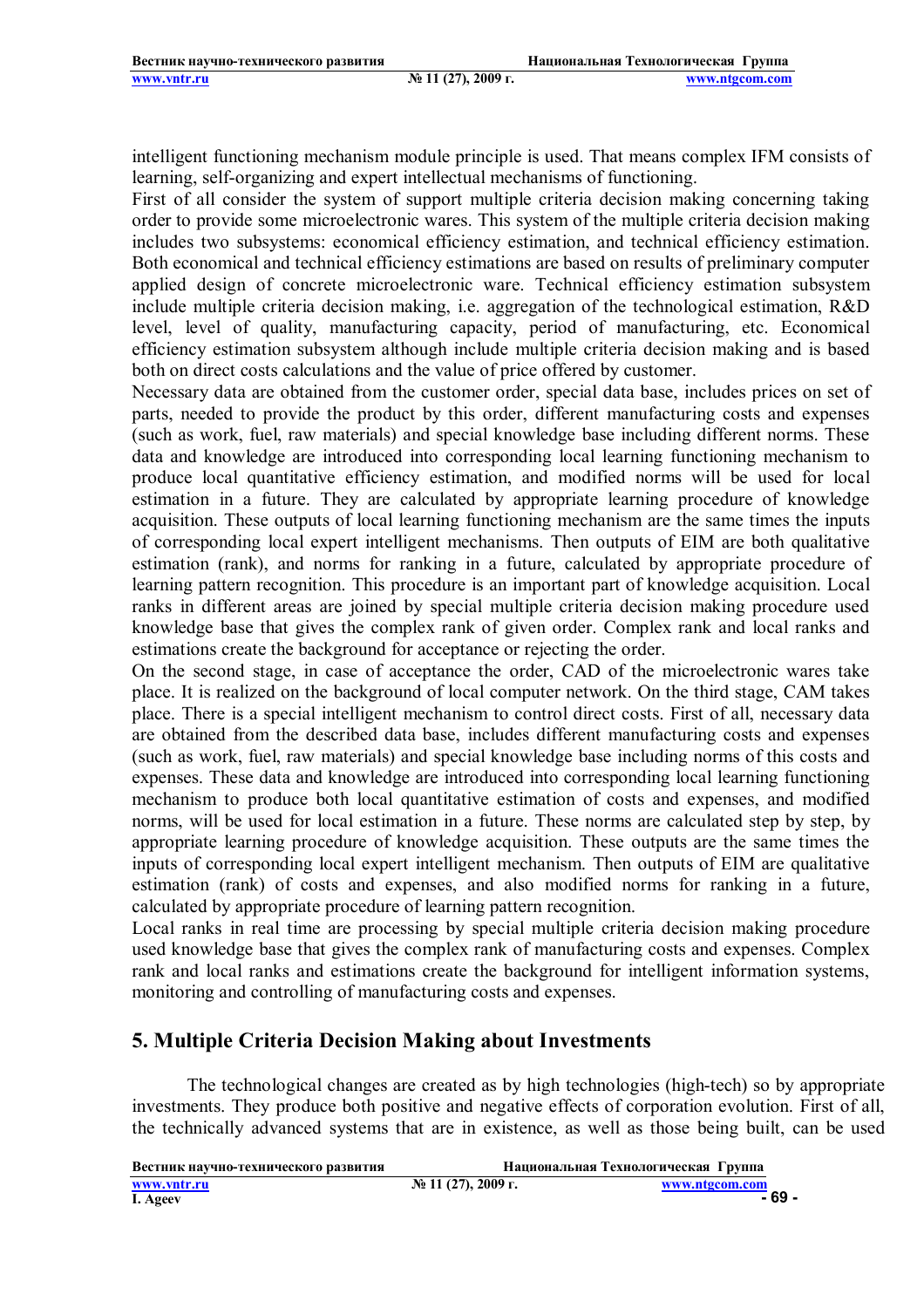effectively to help staff to realize the benefits that are possible with the present-day high technology. From the other side, potential of high-tech now is often accumulated in a major leading corporations. They supply high-tech all over the world. To provide new high-tech it is necessary to realize R&D, know-how, investments, etc. That needs appropriate intellectual and financial resources. The prices of high-tech goods and services are mainly not competitive prices because of the monopoly on the results of R&D and know-how. From the other side, price of traditional goods, provided by corporations of the developing countries, are under strong competitions. For this reason investigations and investments in high-tech are in most of cases preferable. Financial and intellectual resources drain from developing to leading corporations. The result of the capital and brain drain is the lack of financial and intellectual potentials in developing businesses and countries. It becomes more and more difficult to provide R&D, know-how, investments and new high-tech. Therefore technological development produces economical rupture between leading and developing corporation&businesses. That provides likelihood of corporation crisis, and as a consequence tensions between different businesses. This provides obstacles to the realization of a more stable set of domestic, regional and international relations.

One of the important ways to diminish a gap between leading and developing businesses is to minimize capital and brain drain. Let us consider the problem of capital drain. The concept of control mechanism of corporation derived by Tsyganov [6] is applied to manage capital flows between leading and developing business (or between leading and developing corporations). The mathematical approach used the modified model of the developing active element described by Burkov and Tsyganov [1]. Under consideration is the corporation provides two business processes. Potential of each business rises in accordance with the equation:

$$
q_{it+1} = A_i q_{it} + B_i u_{it}, \quad q_{i0} = q^*_{i}
$$

where  $q_{it}$  – potential (value of capital stock) of *i*-th business,  $i=1,2$ ,  $u_{it}$  –investments in *i*-th business in period *t, A<sub>i</sub>* and  $B_i$  - positive coefficients, *t* - number of period,  $t = 0, 1, \ldots T$ -1. The profit of each business is:

$$
z_{it}=C_i q_{it},
$$

where  $C_i$  is profit per unit  $q_{it}$ ,  $C_i > 0$ ,  $i = 1, 2$ . The total profit of the corporation is:

$$
z_t = z_{1t} + z_{2t} = C_I q_{1t} + C_2 q_{2t}
$$

Total investments of the corporation  $u_t$  are equal to the total profit:

$$
u_t = u_{1t}+u_{2t} = z_t
$$

The purpose of allocation of these investments is to maximize present value of the corporation:

$$
W = \sum_{i=1}^{2} \sum_{t=0}^{T-1} \rho^t z_{it} \longrightarrow \max
$$

where  $\rho$  is a discount rate,  $\rho < 1$ , T - horizont for business planning (farseeing) of the corporation.

| Вестник научно-технического развития |                       | Национальная Технологическая Группа |                |
|--------------------------------------|-----------------------|-------------------------------------|----------------|
| www.yntr.ru<br>I. Ageev              | $N2$ 11 (27), 2009 г. |                                     | www.ntgcom.com |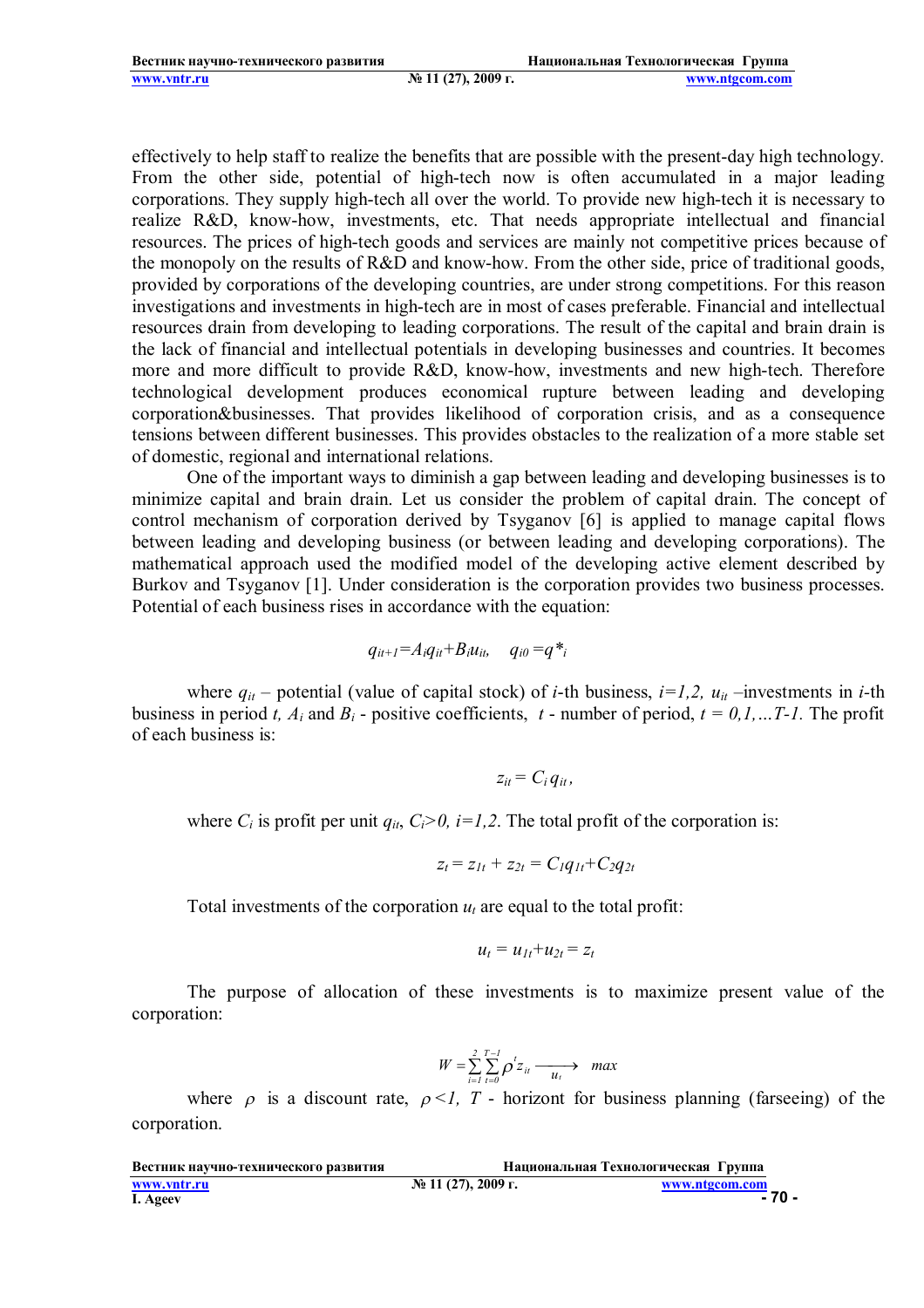| Вестник научно-технического развития |                       | Национальная Технологическая Группа |
|--------------------------------------|-----------------------|-------------------------------------|
| www.vntr.ru                          | $N2$ 11 (27), 2009 г. | www.ntgcom.com                      |

*Theorem.* Total investments in period *t*, *1***≤***t***≤***T***-***1***,** are allocated in the business 1 (i.e. *u*<sub>2t</sub> = 0),

if:

$$
I_{lt} > I_{2t}, I_{it} = A_i B_i [1 - (\rho C_i)^t]/(1 - \rho C_i), i = \overline{I_{12}}.
$$

This theorem gives sufficient conditions about of the definite direction of the capital flow between two businesses. It determins multiple criteria about investments (MCAI):

$$
I_{it} = A_i B_i [1 - (\rho C_i)^t]/(1 - \rho C_i), \quad i = \overline{I, 2}, \quad t = \overline{I, T - I}.
$$

With the aid of the theorem and MCAI measurement means and criteria for monitoring of the capital flow can be found. If MCAI satisfied the condition of the theorem then it should be income of the investments in business 1, and outcome of the capital from business 2 in the period  $t$ ,  $t =$ *1,…,T-1*.

*Statement*. The business 1 is called as the capital attractor if all the investments are allocated in this business:

$$
u_{2t}=0, \qquad t=1,...,T-1
$$

**Consequence 1**. The business 1 is the capital attractor if:

 $I_1 t > I_2 t$ ,  $i = 1,2,$   $t = 1, T - 1.$ 

If MCAI satisfied the condition of consequence 1 then it should be stable income of the investments in business 1, and outcome of the capital from business 2 in each period  $t$ ,  $t = 1, ..., T-$ *1*.

#### **6. Parameters of the Investment Attractiveness of the Business**

In this approach MCAI  $I_i = (I_{i1},...,I_{iT-1})$  is the vectors indicator of the investment attractiveness of the *i-*th business in the corporation. Let us determine parameters of the investment attractiveness of the *i*-th business. Suppose that  $q_{it}$  – value of capital stock;  $z_{it}$ –income. Then  $A_i = I$ - $\alpha_i$ , where  $\alpha_i$  – coefficient of the depreciation of capital stock;

$$
B_i = E_i (1 + s_i) ,
$$

where  $E_i$  – efficiency of investment,  $s_i$  – coefficient of the support of investment in *i*-th business. Profit per unit

$$
C_i = \frac{[(1 - h_i)(1 + u_i)P_i v_i - 3_i]}{G_i - \alpha_i}
$$

where:  $P_i$  - world market price,  $h_i$  - income tax,  $u_i$  – custom tax,  $v_i$  – rate of exchange of *i*-th currency;  $3<sub>i</sub>(m<sub>i</sub>)$  – cost of factor production:  $m<sub>i</sub> = {m<sub>i</sub>l, l=1, L}$  + tariffs on heat, electricity, energy, tronsport etc.;  $G_i$  – efficiency of capital stock;

$$
D_i = I - r_i (I - a_i \alpha_i C_i^{-1})
$$

 $a_i$  – depreciation tax credit,  $0 \le a_i \le 1$ ,  $r_i$  - net income (profit) tax.

So MCAI is the function of the parameters both the domestic and the international regimes such as prices, efficiency of investment, taxes, trade and customs rules etc. Changing some of these parameters it is possible to determine direction of capital flow between businesses. The set of these parameters may be used to establish desirable direction of capital flow is called investment climate. Let us consider the statement of the investment climate.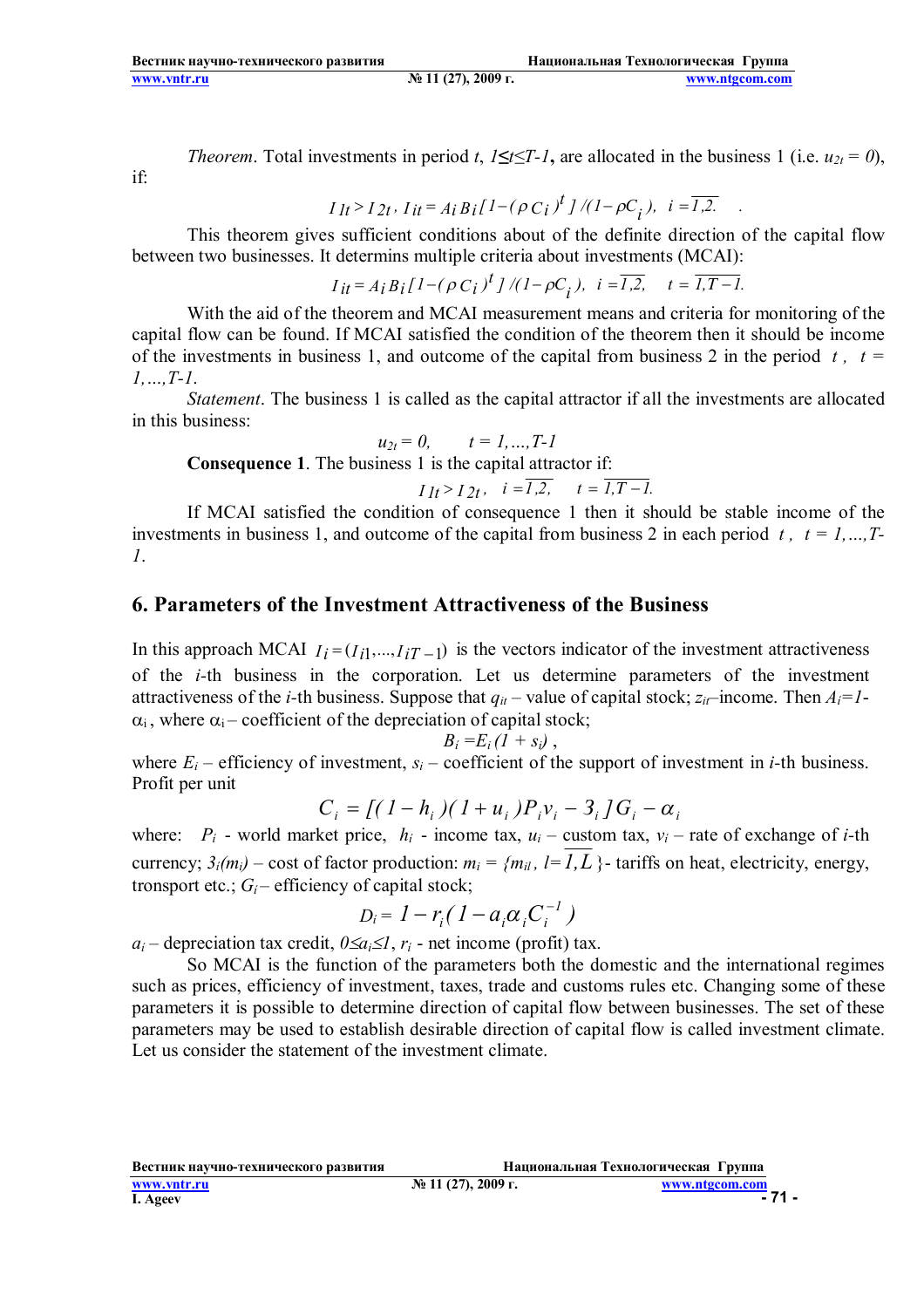#### **7. Investment Climate**

Investment climate  $(K)$  is the set of the parameters used by the Center to choose desirable direction of capital flow between businesses. This flow is directed to the most attractive business. In this approach MCAI  $I_i = (I_{i1},..., I_{iT-1})$  is the vectors indicator of the investment attractiveness of the *i*-th business. So the set of parameters of MCAI  $I_i = (I_{i1},...,I_{iT-1})$  determines the investment climate:

 $K = \{ \alpha_i, a_i, h_i, r_i, s_i, u_i, v_i, m_i = \{m_i, l = \overline{I, L}\}, i = \overline{I, 2}\}$ 

So investment climate *K* is the function of the parameters both the domestic and the international regimes such as prices, efficiency of investment, taxes, trade and customs rules etc. Let us consider the corporation operating in different branches of economy. Then business in branch, were investment climate is better, has biggest investment attractiveness. In this business income of investments takes place, etc.

## **8. The Capital Drain and the Corporation Regimes**

Important indicator is the total quantity of capital drain from the business should be calculated as a difference between outcome and income of the investments in different businesses, branches of economy or countries. This indicator is the function of the MCAI parameters both the domestic and the international regimes such as prices, efficiency of investment, taxes, trade and customs rules etc. Information about MCAI  $I_i = (I_{i1},...,I_{iT-1})$  may provide indication of leading events for various corporations that may describe conditions of normal, alert, and emergency operation for various potential trouble spots in the world. Possible courses should be developed for action to resolve situations corresponding to alert and emergency operation. Various possible alternative actions can be explored. Through the use of models, simulations, discussions with knowledgeable experts from both the businesses involved, as well as with third-party experts, it should be possible to get various impressions of what may be the possible outcome of alternative actions. In the adaptive mechanism there are special procedures used for adjusting of parameters corporation regimes to control capital flow. For example, Tsyganov [4] considered simulation of progressive adaptive mechanisms of multistage negotiation based on the new information technologies. Incentives and motivations for cooperation may be developed. In each of the businesses involved the staff responsible for the decision-making that causes a capital flow can be provided with various incentives for keeping the capital from the flight. In real situations capital and intellectual flows are managed by the special corporation procedures and mechanisms. They are called by Young [7] and Krasner [8] an international regimes. Coates and Seamen [9] indicate that international regimes are closely linked with domestic political and economical procedures and mechanisms. Total mechanism to control capital and intellectual flows includes both international and domestic regimes. For example, detailed description both these regimes, dealing with capital flows through joint ventures, had been given by Tsyganov [10].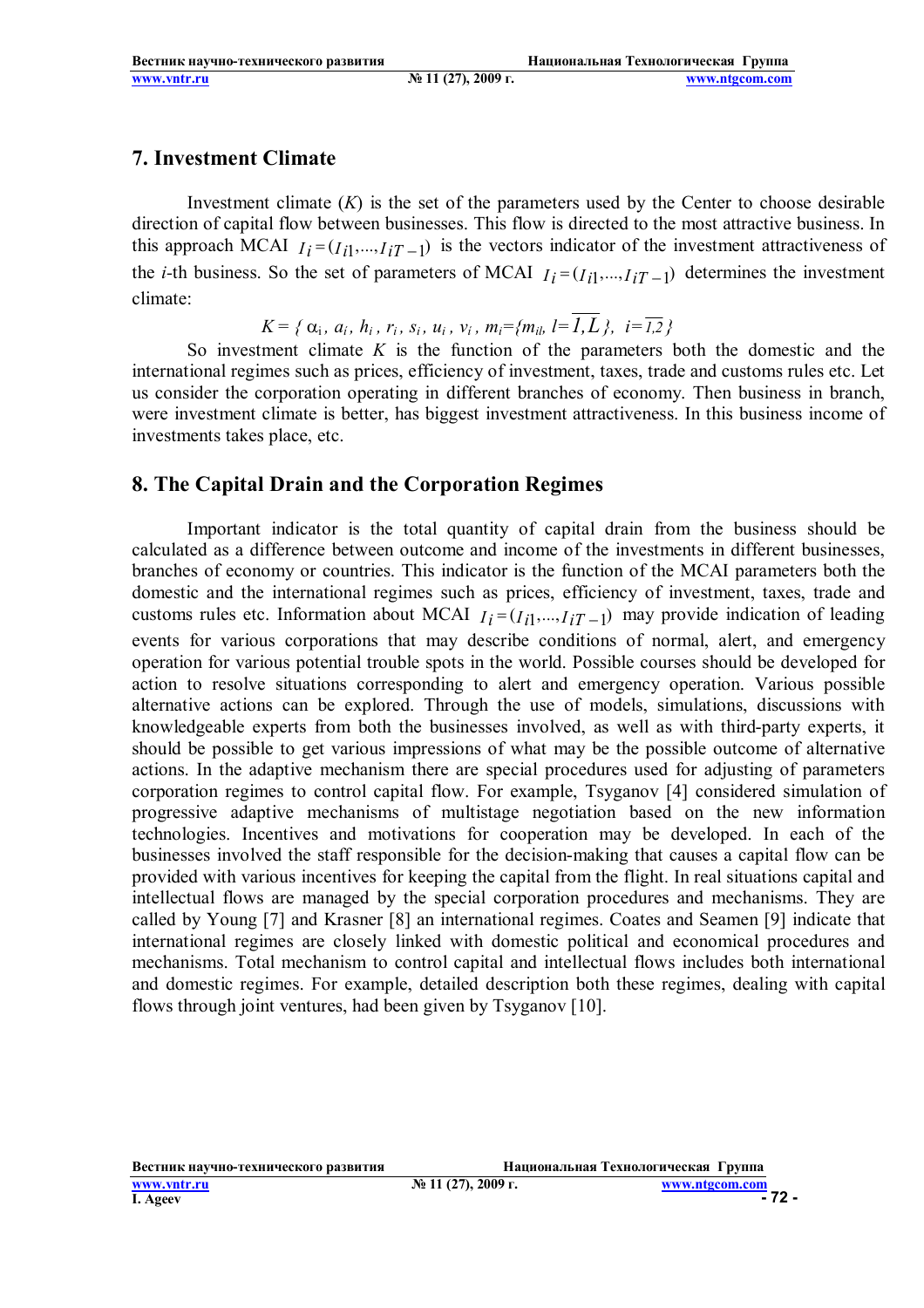#### **Conclusion**

Usually provision of ability to control complex corporation in its dynamics with incomplete information is, as a rule, based on application of multiple criteria decision making and adaptive control. From the other hand, control of hierarchic corporation systems implies the consideration of a special type of human factor - elements activity connected with the availability of the elements own goals. The center obtains information from the active elements in the course of their functioning and uses it for estimating their states to reach the aim of the control. But the farseeing active element may predict the center controlling action and chooses its states in such a way that its effects on the results of state estimation and adaptive control to maximize its own goal function. For this reason the problem of the designing of progressive adaptive functioning mechanism (including estimation, planning, resource allocation and stimulating procedures) for the hierarchical corporation should be taken into account. This paper presents the results of researches of intelligent mechanisms of the corporation functioning and their developments for multiple criteria decision making to establish adaptive manufacturing systems on the background of CAD/CAM systems.

Technological changes and investments provide the progress and simultaneously produce rupture between leading and developing businesses, corporation and countries. Provision of ability to manage corporation in its dynamics is based on application of control theory. The theorem about sufficient conditions of the definite direction of the capital flow between two businesses determines multiple criteria about investments (MCAI). With the aid of MCAI multiple criteria for investment attractiveness of the business are found. MCAI is the function of the parameters both the domestic and the international regimes such as prices, efficiency of investment, taxes, legislation, etc. These parameters determines investment climate. Choosing investment climate it is possible to manage capital flow between different businesses, corporation and countries.

## **References**

[1] Burkov, V.N. and V.V. Tsyganov (1986). Stochastic Mechanisms of the Active System Functioning. In: *Preprints of the 2nd IFAC Symposium on Stochastic Control*. vol.1**,** pp.259-263. Nauka, Moscow.

[2] Tsyganov V.V. (1986). Adaptive Control of Hierarchical Socio-Economic Systems. In: *Preprints of the 4th IFAC/IFORS Symposium of Large Scale Systems. Theory and Applications.*  Vol. 2, *pp. 694-698.* Pergamon Press, Zurich.

[3] Burkov, V.N. and V.V. Tsyganov (1987). Adaptive information system to control organization activity. In: *Preprints of IFIP TC 8 Conference on Governmental and Municipal Information Systems.* pp.85-95. Budapest.

[4] Tsyganov, V.V. (1990b). Simulation of Progressive Adaptive Mechanisms of Multistage Negotiations and the New Information Technologies. In: *Preprints of the 11th IFAC World Congress*. Vol.1, pp. 202-206. Tallinn.

**Вестник научно-технического развития Национальная Технологическая Группа www.vntr.ru** № 11 (27), 2009 г. <u>www.ntgcom.com</u><br>
1. Ageev 11 (27), 2009 г. <u>www.ntgcom.com</u> **I. Ageev - 73 -**